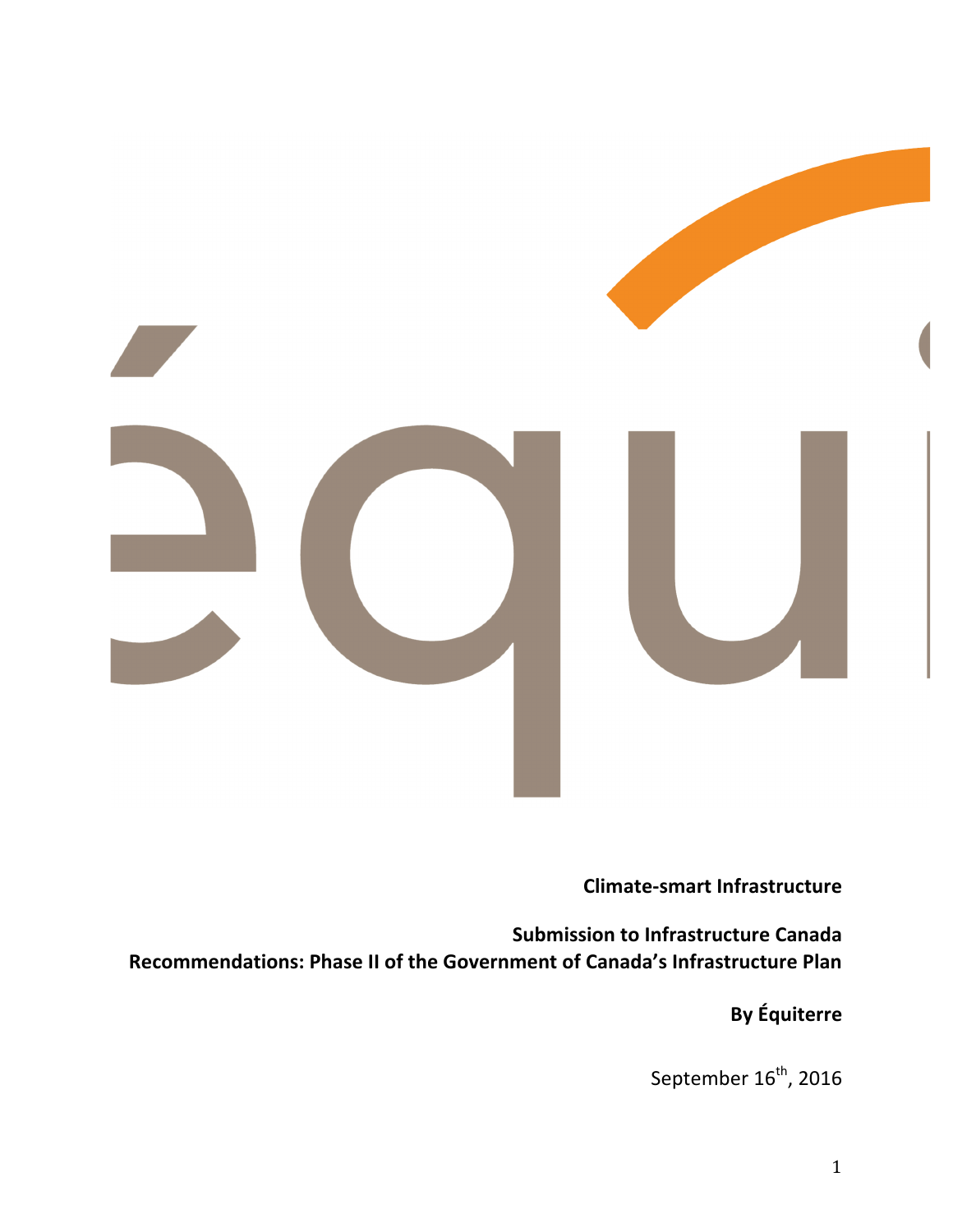# About Équiterre – changing the world, one step at a time

With more than 130,000 followers, 18,000 paying members and 1953 media mentions (in 2014), Equiterre is Quebec's most prominent environmental group<sup>i</sup> and one of the most influential ENGO federally. For over 20 years, Equiterre has worked with citizens, farmers, organizations, think tanks, businesses, municipalities and governments of all stripes to influence environment and climate change policies and related practices in Quebec and Canada. Équiterre's national policy work is led out of its Ottawa office. 

Contact: Annie Bérubé Director, Government Relations aberube@equiterre.org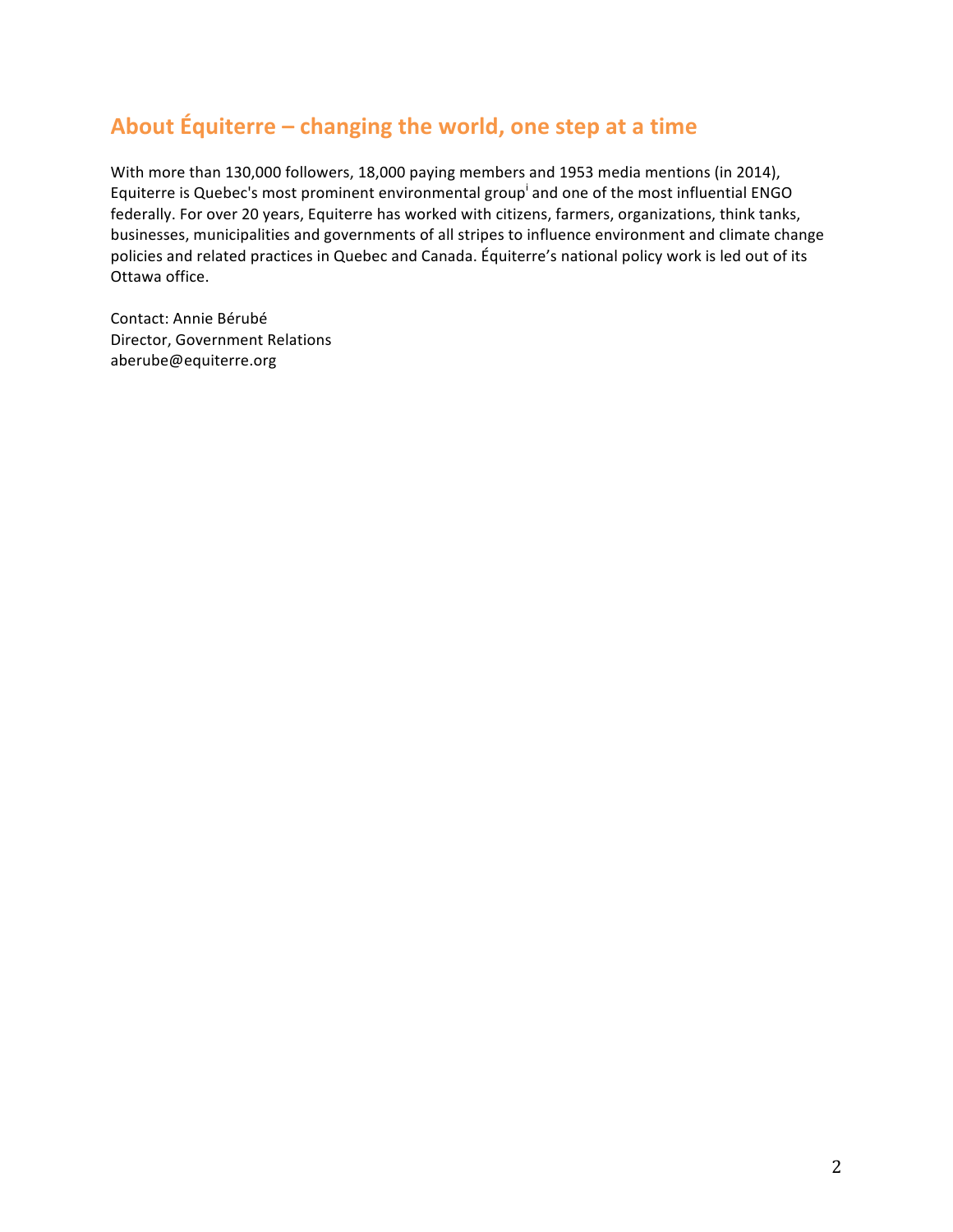# **Climate-Smart Infrastructure: Recommendations to maximize GHG emissions reduction from Phase II Infrastructure Investments**

# **Executive Summary**

We offer recommendations on the Government of Canada three infrastructure spending categories: public transit infrastructure, green infrastructure and social infrastructure. These recommendations are aimed at maximizing the climate change mitigation potential of Canada's Infrastructure Plan. Additionally, this plan presents an opportunity to fund sustainable and cost-effective infrastructure solutions and to ensure individual Canadians, municipalities and cities have the tools, financing and options needed to reduce their greenhouse gas (GHG) emissions.

#### **Public transit infrastructure**

Implement climate criteria to determine proposed transit projects eligibility for funding under Phase II of the Public Transit Infrastructure Fund. These criteria should asses whether proposed transit projects:

- Achieve the greatest GHGs reduction by assessing the carbon intensity of proposed transit projects;
- Achieve the greatest GHG at the lowest cost through a cost analysis of cost/ton of GHG emission reduction;
- Encourage high-density development by requiring full use of municipalities authorities to limit urban sprawl;
- Ensure adequate operation and maintenance (O&M) funding to maintain quality of public transit.

#### and

- Allocate \$1 billion over 10 years for active transportation projects as part of Phase II of the Government of Canada's Public Transit Fund.
- Allocate at least \$5 billion over ten years to support public transit electrification. This funding should be used in part to require public transit authorities across Canada to set a timeline for a complete phase out of their gasoline and diesel bus fleet, to be replaced with electric buses and light-rail.

### **Green infrastructure**

Implement a 'green screen' criteria to determine proposed projects eligibility for funding under Phase II of the Green Infrastructure Fund including

- Full economic lifecycle cost assessment
- Full carbon cost assessment
- "Best Available Solutions" assessment

Allocate a minimum of \$1 billion over ten years to:

• Purchasing and installing direct current fast charging (DCFC) stations to complete a national EV highway;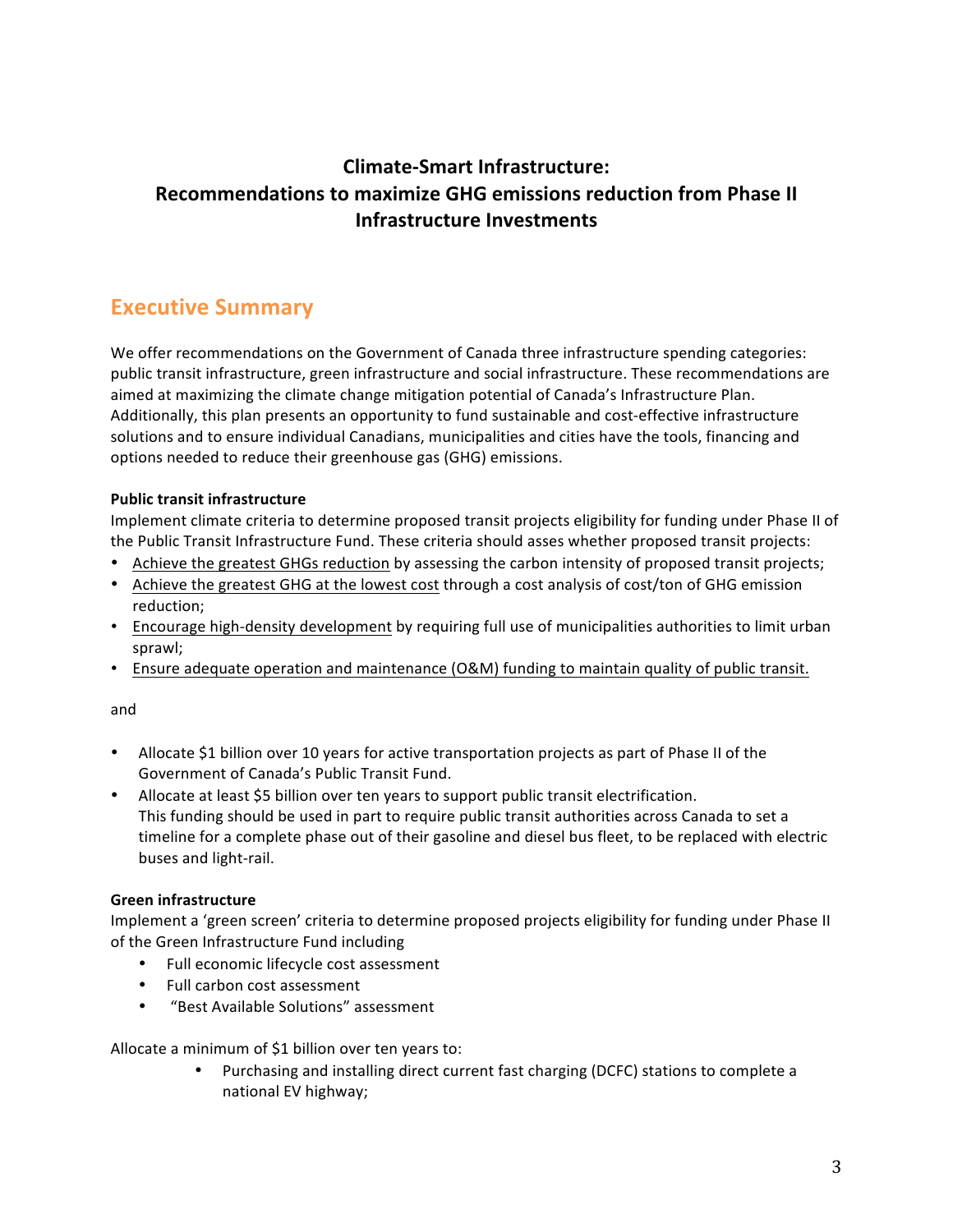- Enter into financing agreements (such as cost-share agreements) with municipalities and public institutions (universities, airport authorities etc.) across the country to install electric vehicle charging stations;
- Provide funding to municipal transit authorities to install EV charging stations and dedicated EV parking at public transit stations.

In addition, do not allocate funding for natural gas or hydrogen fuelling infrastructure for on-road vehicles in Phase II of the Green Infrastructure Fund.

### **Social infrastructure**

- Allocate \$1 billion of Phase II of social infrastructure funding to provide financing for notfor-profit organizations to build highly energy efficient office buildings as social innovation hubs in all Canadian major cities;
- Develop strict energy-efficiency criteria for social infrastructure housing, require all new social housing to be built in Canada starting in 2017 to use the most efficient heating and cooling systems (for low daily energy use) and constructed according to the latest energy-efficiency standards;
- Require energy-efficiency criteria for all social infrastructure investments in First Nations communities including housing on First Nations, northern and Inuit housing, early learning and child care centres, social and recreational facilities and health care facilities;
- Allocate funding, including funding mechanisms, to attract private investments for deepenergy retrofits of existing social housing across Canada and set a national target for deep energy retrofit for social housing.

The success of Canada's international climate change commitments hinges on the sustainability of our infrastructure, as we build, repair and replace our existing infrastructure over the coming years. These major initiatives – climate mitigation and infrastructure – must therefore complement each other. This document points to some of the practical measures that Canada can take to reduce greenhouse gases through infrastructure spending that benefits all Canadians.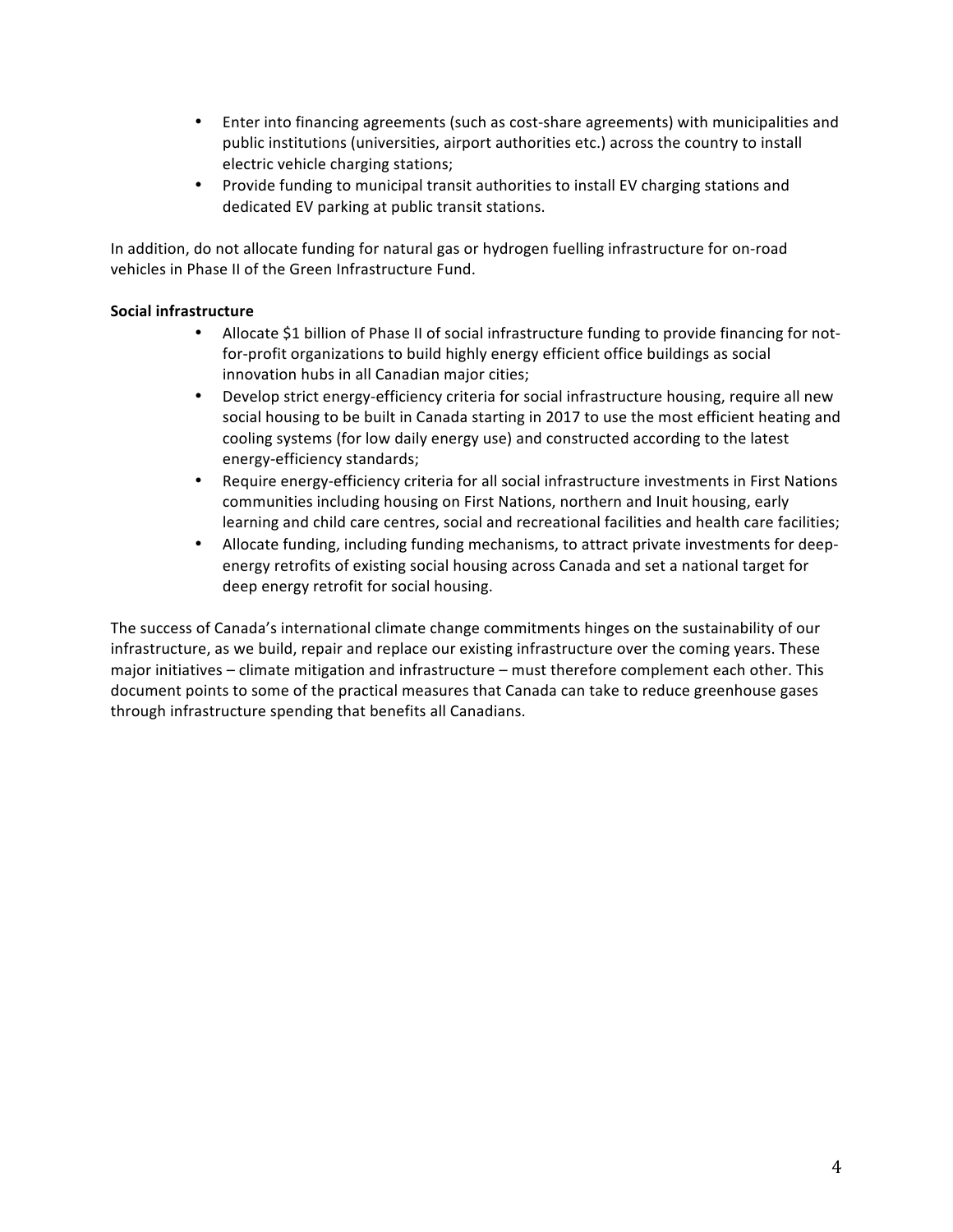### **Infrastructure investments and Canada's climate commitments**

At the 21<sup>st</sup> UNFCC Conference of the Parties in Paris, Canada joined the rest of the world in committing to keep global temperatures below a two-degree increase. Canada's Environment and Climate Change Minister also endorsed an aspirational 1.5-degree target. To do its part, Canada pledged to reduce its emissions by 30 per cent below 2005 levels by 2030.

Canada will be required to monitor and report on its national emissions and to meet every five years to review progress. Taking the first step toward these targets, federal and provincial governments are developing a pan-Canadian climate change framework. The Vancouver Declaration on Clean Growth and Climate Change, which outlines the consensus reached at the First Ministers meeting in March 2016, explicitly links infrastructure to climate change, identifying as a specific action:

"Supporting climate change mitigation and adaptation through investments in green infrastructure, public transit infrastructure and energy efficient social infrastructure".

Phase II of Canada's Infrastructure Plan will be of critical importance to meet these goals.

#### **Climate Change and Infrastructure**

Climate change poses a global infrastructure building challenge because the climate is changing quickly and infrastructure projects are built for the long term. Moreover, the carbon embedded in the bridges, buildings and roads built today will determine whether Canada can meet its long-term climate goals.

Canada's infrastructure choices have a major role to play in national climate resilience, adaptation and mitigation successes. Today's infrastructure investment decisions are essential to achieving our GHG emissions commitments.

Infrastructure shapes everyday lives of Canadians, for example, in deciding whether to drive to work on take transit, whether to buy an electric vehicle or a gasoline vehicle. 'Climate smart' infrastructure will encourage and facilitate sustainable behaviours, providing both direct and indirect benefits to Canada in the form of reduced cost of climate adaptation, improved air quality, improved health benefits, improved road safety for motorists, pedestrians and cyclists, and long-term job creation in the design and building of this new climate climate-smart infrastructure.

The carbon embedded in any infrastructure projects should be considered when evaluating projects eligible for federal infrastructure investments. Today's infrastructure projects lock us in to a carbon path over the multi-decade lifetime of the project. We need to think carefully about our infrastructure choices, favouring projects that yield co-benefits, including behavioural change and low-carbon technologies.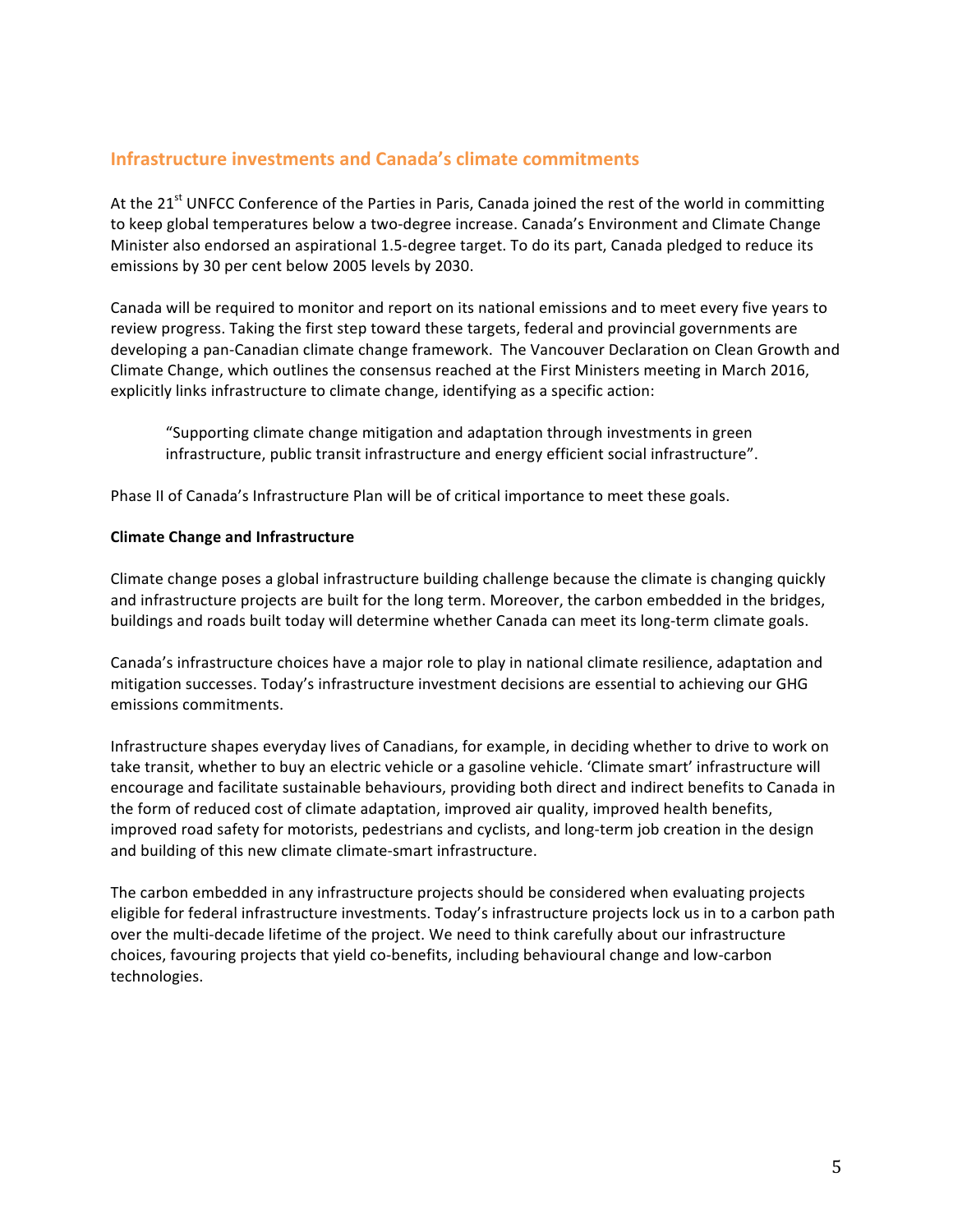# **Public Transit Infrastructure Fund**

Phase I of the Public Transit Infrastructure Plan provides \$3.4 billion for public transit over the course of three years. In total, the Government of Canada committed to \$20 billion over ten years for Canadian public transit.

Phase I funding is available for rehabilitation of existing public transit systems as well as the planning of system improvements and expansions. System optimization and modernization are also eligible project categories. In all categories, projects are expected to deliver increased capacity, enhanced service or improved environmental outcomes.

Phase II of funding will be focused on the long term and will likely place more of an emphasis on transit system expansion projects. We urge that Phase II of federal transit investments be allocated according to the proposed climate criteria, rather than ridership.

#### **Rationale**

The transportation sector is currently responsible for 23% of Canada's GHG emissions and offers tremendous opportunities for significant emissions reduction. To reduce emissions in the transportation sector, Canada needs to drive a transition towards zero and low-emissions transportation modes, increase the use of cleaner fuels in Canada, encourage mode shifting towards walking, cycling and public transit, and encourage denser, mixed-use communities.

In Canada, of the approximately 15.4 million people who regularly commute, 12% use public transit as their primary mode of travel. Although the share of commuters choosing public transit is significant, over 12 million Canadians choose to use cars to get to work: 74% of commuters drive a private automobile, while another 5.4% ride as passengers<sup>1</sup>. Improvements in the availability and efficiency of public transit, incentives for mode shifting away from solo-car rides towards auto-share, public transit and active transportation would provide Canadians with concrete options to change their travel habits and do their part to tackle climate change.

The policy goal of Phase II of Public Transit Fund should be to maximize the GHG emissions reductions associated with public transit investments by assessing the carbon intensity of proposed projects, encouraging mode shifting (towards public transit and active transportation) and by increasing the utility derived from public transit investments, through an electrification strategy.

# **Recommendation: Implement climate criteria to determine project eligibility. Funding for Phase II of the Public Transit Infrastructure Fund should be** conditional upon projects meeting the following climate criteria:

• **Achieve the greatest GHGs reduction:** assess the carbon intensity of proposed transit projects through a lifecycle assessment of GHG emissions using total km travelled and on a per passenger km (PKM) basis. PKM gives you the ability to better compare across different types of transportation. Provide funding to projects that maximize GHG reduction;

<sup>&</sup>lt;sup>1</sup> Statistics Canada. (2013). NHS in Brief: Commuting to Work—National Household Survey (NHS), 2011. (Catalogue no. 99-012-2011003). Labour Statistics Division: Turcotte, M. Government of Canada.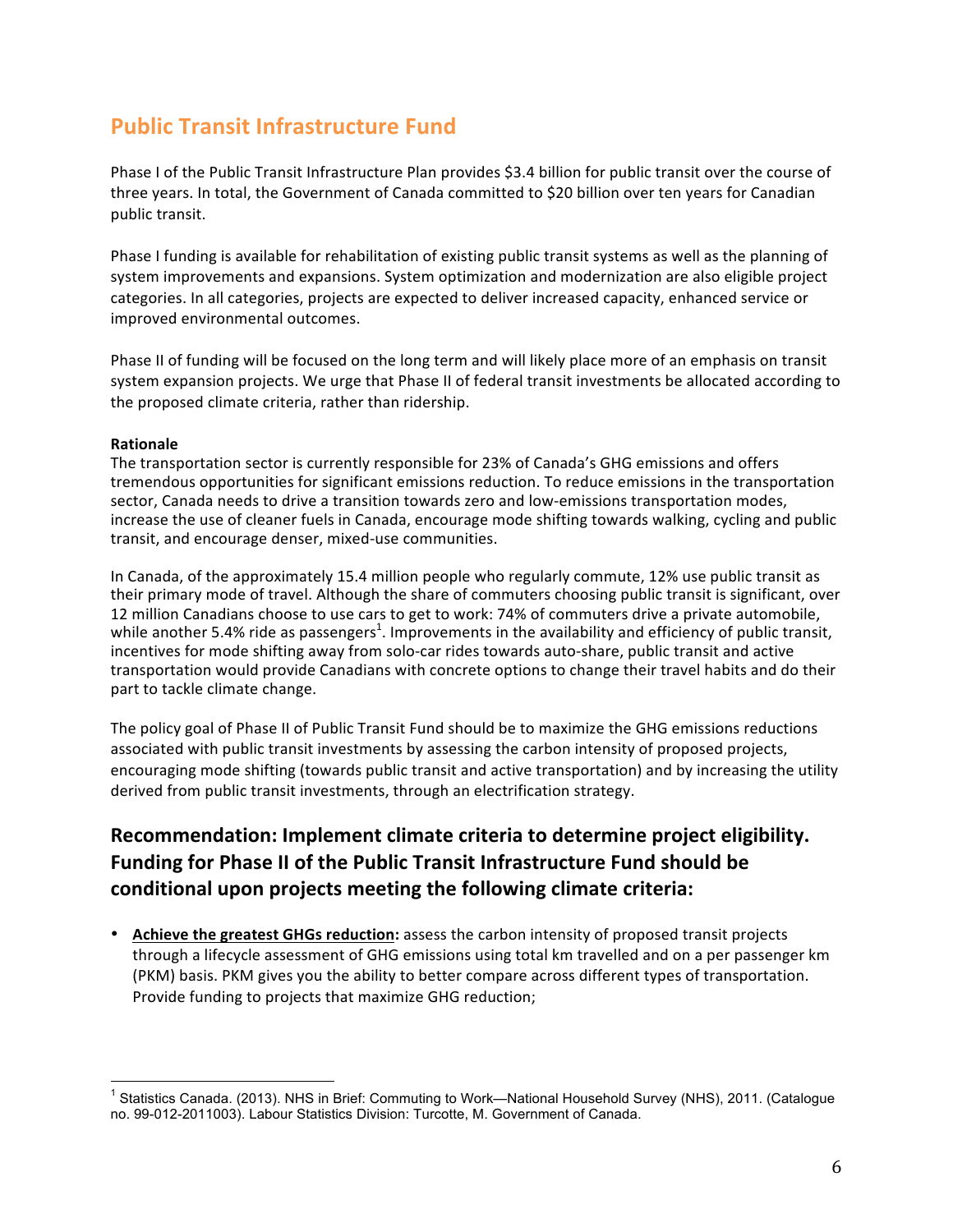- Achieve the greatest GHG at the lowest cost: Proponents of public transit projects should demonstrate their project achieves the GHG emissions reductions at the lowest cost through a cost analysis of cost/ton of GHG emission reduction.
- Encourage high-density development: In their request for federal transit funding, municipalities should demonstrate that they have used their legislative, planning and zoning tools to limit urban sprawl by having fixed urban boundaries and establishing densification strategies (minimum target for all new residential development).

Similarly, the federal government should establish minimum density criteria (number of people or jobs) for higher order (light or heavy rail) transit infrastructure funding. Minimum densities should also be established at transit hubs and along transit corridors (Ontario's Growth Plan for the Greater Golden Horseshoe provides a model). The Government of Canada, in collaboration with cities and municipalities should identification of target markets to be served by transit infrastructure and estimates or forecasts of mode shifting.

• Ensure adequate operation and maintenance (O&M) funding to maintain quality of public transit: The federal government should require that municipalities demonstrate they have funding strategy in place (including support for revenue tools) for adequate long-term funding for operations and maintenance to support new investments in public transit.

### **Additional Recommendation:**

**Eliminate the federal public transit tax credit:** In 2006 the Canadian federal government introduced an income tax credit, the Public Transit Tax Credit, covering 15% of the annual (eligible) cost of public transit. In 2012, the total cost to government of transit expenses claimed under the program was over \$1.38 billion at a cost over \$280 million per year in foregone tax revenues (Canada Revenue Agency, 2014). Recent research demonstrates that this income tax credit is costly and ineffective in promoting transit use in Canada. Moreover, it is a regressive tax credit, available only to those with income tax owing<sup>2</sup>. We recommend that the Public Transit Tax Credit be eliminated starting in budget 2017. There are better ways to incentivize publictransit use than subsidizing transit passes.

 $2$  Rivers, Nicholas and Plumptre, Bora, The Effectiveness of Public Transit Subsidies on Ridership and the Environment: Evidence from Canada (January 29, 2016). Available at

SSRN: http://ssrn.com/abstract=2724768or http://dx.doi.org/10.2139/ssrn.2724768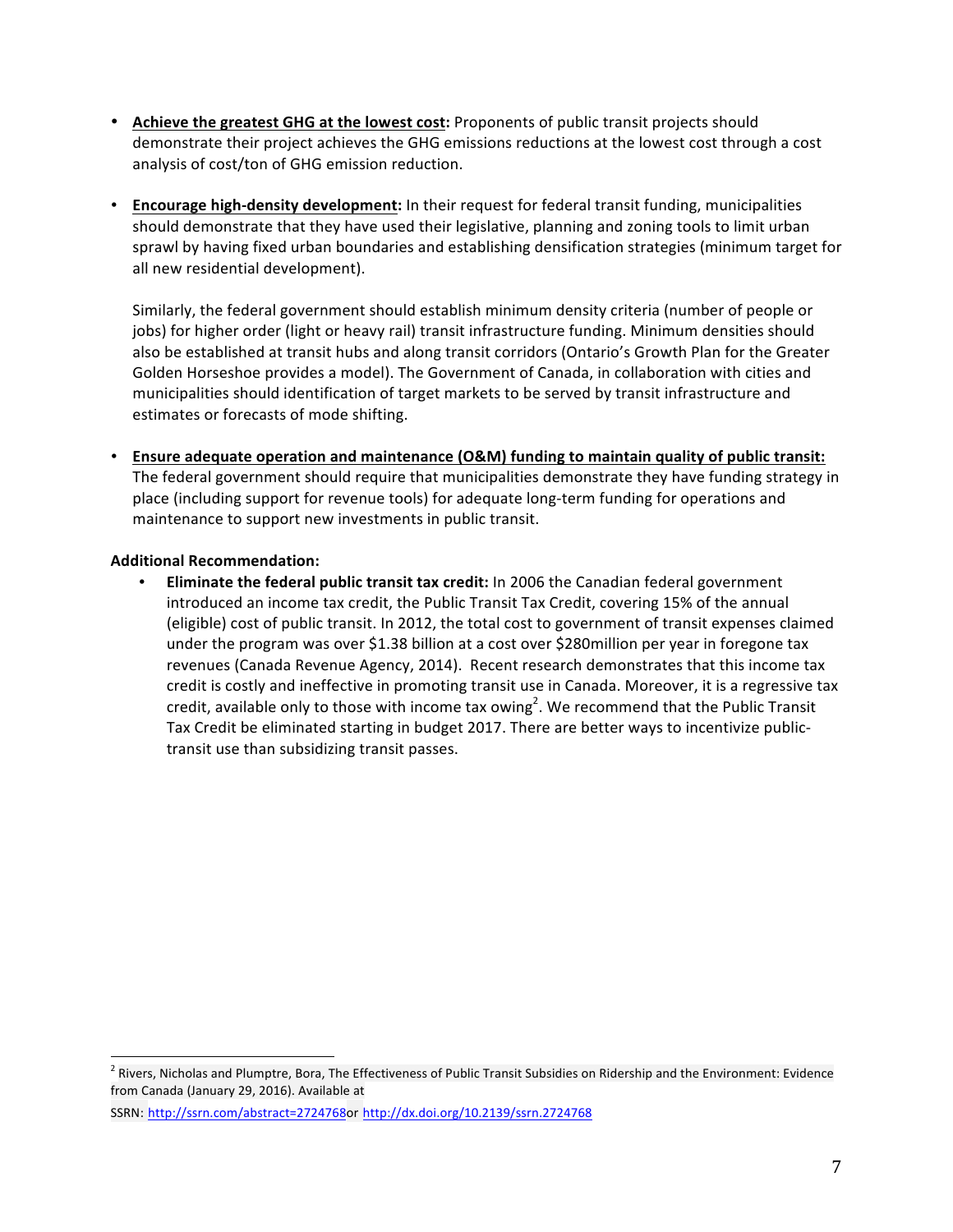#### **Active Transportation**

The Government of Canada's Public Transit Fund should include funds dedicated strictly to active transportation projects, including walking and cycling paths, and consider incentives to encourage mode shifting from single vehicle rides towards active transportation and public transit. Investments in public transit and active transportation are progressive and equitable, providing benefits to low and middleincome Canadians. Investments in active transportation are a cost-effective way to reduce GHG emissions, can be deployed rapidly through many 'shovel ready' projects in communities across Canada. In addition, they will deliver significant co-benefits in terms of reduced car fatalities, promoting an active lifestyle and reducing local air pollution. Active transportation infrastructure is a necessary complement to public transit infrastructure and should go hand-in-hand in urban planning strategies. Walking and cycling are solutions to the problem of 'the last mile': connecting people from their public transit dropoff location to their final destination.

Across Canada, cycling and walking are growing in popularity as a daily commuting option. It offers a healthy, convenient and affordable solution to driving and will play an increasingly important role in helping Canada meet its carbon commitments. However, not all cities are investing in cycling and walking infrastructure to the same degree, particularly when it comes to creating separated lanes and other measures that improve safety and attract new cyclists and pedestrians. Understanding the current

cycling and walking infrastructure in cities across Canada will help the Government of Canada identify opportunities to improve infrastructure as well as adopt or support policy tools to ensure these modes are a viable transportation option. Based on the proposed national benchmarking assessment, cities and major municipalities should develop targets for mode shifting (walking, cycling and ride share programs). 

*Équiterre welcomed the Government of Canada's decision*  to include active transportation projects as eligible for funding under the Québec-Canada agreement on Public *Transit Infrastructure Funding in July 2016.*

*http://www.equiterre.org/communique/bonne-nouvelledu-financement-pour-le-transport-actif-et-collectif-auquebec*

# Recommendation: Allocate \$1 billion over 10 years for active transportation projects as part of Phase II of the Government of Canada's Public Transit Fund.

#### **Additional Recommendation:**

The Government of Canada should develop a biennial national benchmarking report, mandated by Transport Canada, that tracks progress in such areas as cycling and walking infrastructure (dedicated bike lanes, paths, trails, etc.), integration with transit hubs and corridors, cycling policies, public health and safety indicators, in order to guide additional investments in walking and cycling infrastructure<sup>3</sup>;

See for example *L'état du vélo au Québec: http://www.velo.qc.ca/fr/expertise/etat-du-velo-au-Quebec*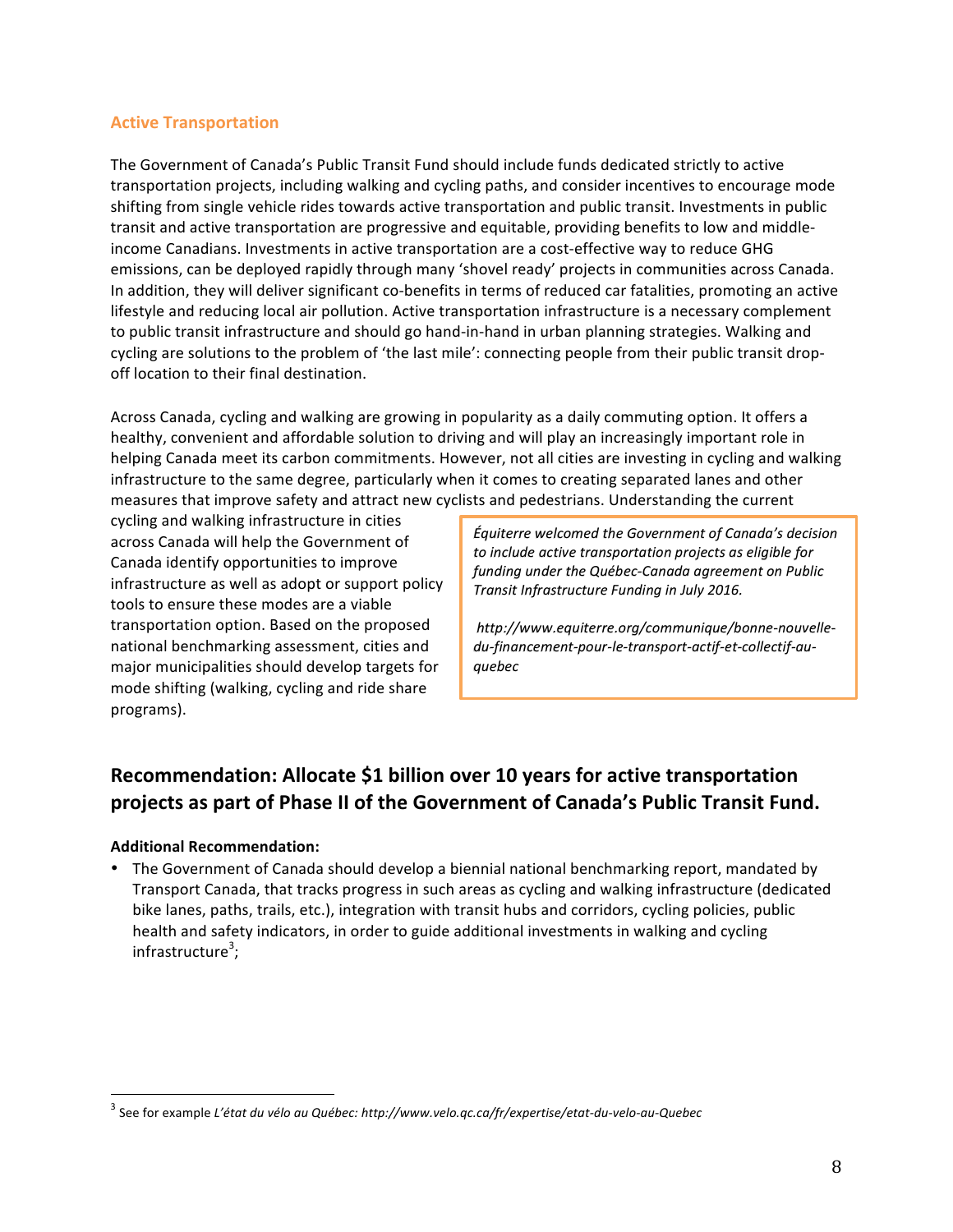### **Electrification of Public Transit**

Maximizing the GHG emission reduction from transit infrastructure will require investments to support rapid electrification of transit fleet across Canada. In addition, such infrastructure investments should be tied into ongoing efforts and commitments to clean the electricity grid, so that buses and trains are ultimately powered by renewable energy sources such as solar, wind and hydro.

Canadian bus builders are already active in the design and testing of electric buses (e-buses) with the support of public funding. However, implementation of those new technologies in urban transit fleets is almost non-existent. The federal and provincial governments should disseminate the results of the few ongoing demonstrations projects, to demonstrate the logistical and financial feasibility of these projects. Secondly, it is recommended that a tool be developed to assist transit authorities to appraise the adequacy of e-buses on their routes, and to allow transit authorities to rapidly and inexpensively identify those opportunities for deployment of e-buses.

Since 2010, municipalities have increasingly cited the need to move towards all electric zero emissions vehicles (i.e. battery electric and fuel cell electric vehicles) as part of their internal and municipal sustainability programs. The Partners for Climate Protection (PCP) program is a network of Canadian municipal governments that have partnered together to actively reduce GHGs. In Canada, more than 250 municipalities, making up more than 65% of the Canadian population, have joined PCP by making a public commitment to reduce emissions. Transit electrification has frequently emerged among Canadian municipalities as one of the most realistic goals over the next decade.

Transit electrification is both cost-effective and realistic. Transitioning Canadian bus fleets from gasoline and diesel to electric would happen very quickly, with appropriate funding. Since the average Canadian transit vehicle is typically 6.5 years old and buses are typically kept in service for 12 to 18 years, more than half of transit buses in Canada will need to be replaced over the next decade.

A dedicated fund for public transit electrification will promote and encourage the technological innovation that is already making electrification a stable and efficient means of running municipal public transit systems. For example, recent advances in battery technology have greatly increased their energy storage capacity. Hydro-Quebec is currently developing new, environmentally friendly battery systems that will enhance vehicle performance, reduce costs and increase safety for passengers.

Electrified public transit is an established and reliable technology, with large -and growing - advantages over conventional fuel-based systems with regards to lifetime costs and greenhouse gas emissions. Fully electric buses are already on the road in many cities and new automatic charging stations are capable of quickly recharging buses from any manufacturer.

## **Recommendations:**

• Allocate at least \$5 billion over ten years to support public transit **electrification.**

**This funding should be used in part to require public transit authorities** across Canada to set a timeline for a complete phase out of their gasoline **and diesel bus fleet, to be replaced with electric buses and light-rail.**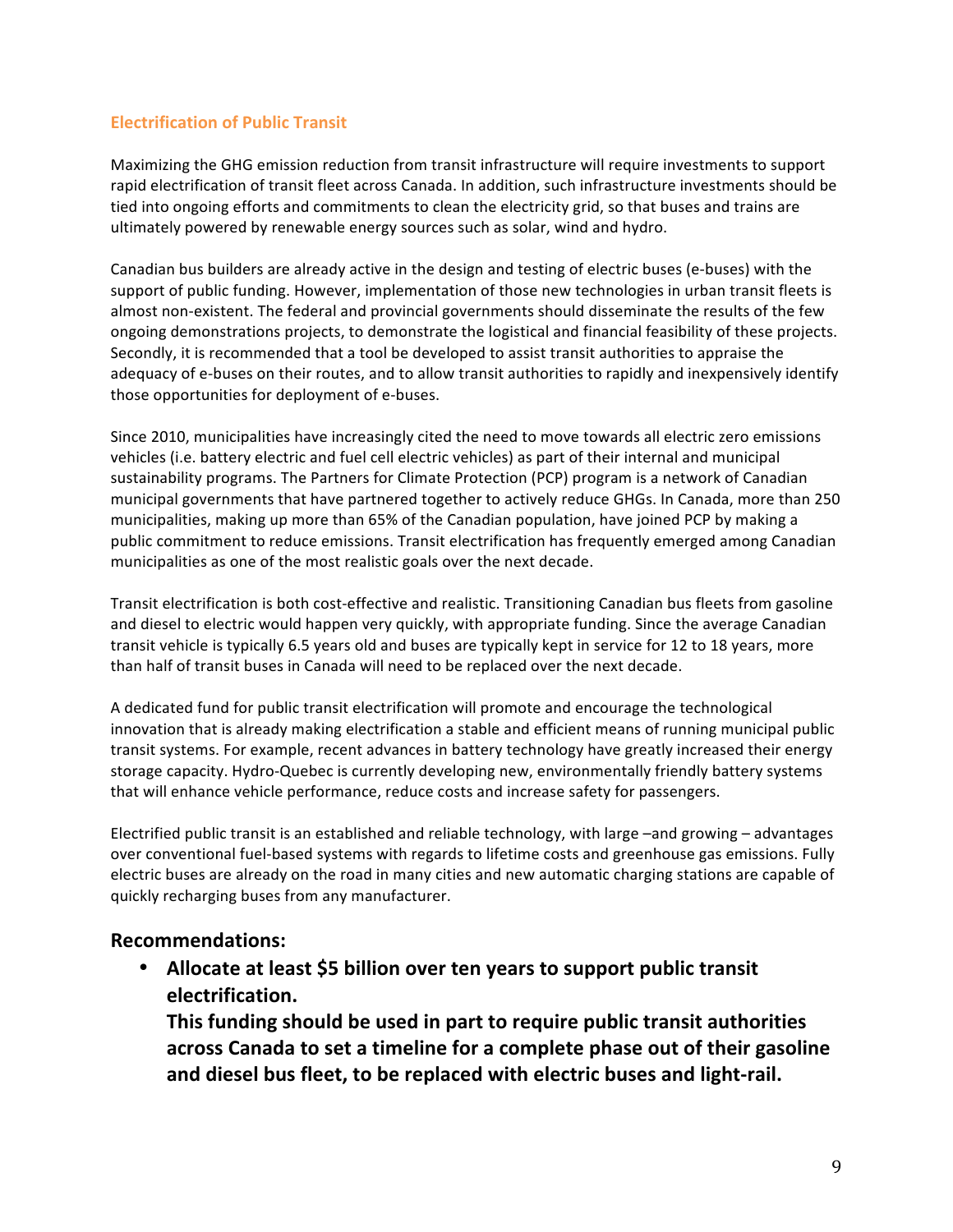# **Green Infrastructure Fund**

Phase I of the Green Infrastructure Fund announced in Budget 2016 contained over \$5 billion allocated towards climate change adaptation projects in buildings, electric vehicle and alternative fuels infrastructure, regional electricity cooperation, supporting municipal climate change and green projects, community capacity for asset management and clean water and waste water fund. While we welcome these initial investments, we recommend the investments under Phase II of the Green Infrastructure fund be more targeted and subjected to a rigorous screen for their GHG emissions mitigation potential.

## **Recommendation: Funding for Phase II of the Green Infrastructure Fund should** be conditional upon projects meeting the following 'green screen' criteria:

### **A. Full economic lifecycle cost assessment**

Many government infrastructure projects fail to consider full lifecycle costs. Lifecycle costing should consider the impacts of climate change and more extreme weather. An approach that integrates natural infrastructure, such as wetland and trees, with built infrastructure can mitigate the impact and cost of extreme weather such as flood and storm waters, saving the government billions in repair costs.

#### **B.** Full carbon cost assessment

Accounting for carbon in any given infrastructure project demands we consider carbon at all stages of its lifecycle, including the carbon emitted during decommissioning or as a result of project maintenance. For example, efforts to reduce embodied emissions have an immediate climate mitigation effect, while operational emissions, though often far more significant in terms of total volume, return benefits over time. End of life emission reduction efforts may not return climate benefits for many years or decades. Full lifecycle carbon accounting can minimize the climate impacts at each phase of a project's life.

#### **C. "Best Available Solutions" assessment**

Based on the Alternative Land Use Services model, project proponents should be required to undertake an analysis of whether the need associated with the infrastructure project can be met through a different type of infrastructure that performs better under one or both of the first two screens, using the analysis of a qualified expert.

## **Invest in electric vehicle infrastructure in Canada**

Zero-emission vehicles (ZEV)are vehicles that emit little to no carbon pollution at tailpipe, such as battery-electric vehicles. Creating infrastructure needed for the rapid deployment of where ZEVs will move Canada toward its GHG emission targets while spurring technological innovation, as similar policies have done in places like California. The country is poised to quickly increase the number of ZEVs on the road with more than a quarter of Canadians ready to purchase a ZEV, the right infrastructure decisions could bring translate demand into reality on Canadian roads.

Federal infrastructure investment to support EV charging stations would complement existing electric vehicle purchase incentive programs and charging infrastructure investments in Ontario, Quebec and B.C.. The effectiveness of all of these policies will be amplified by current efforts to phase out coalgenerated electricity and increase renewable generation in the electricity sector.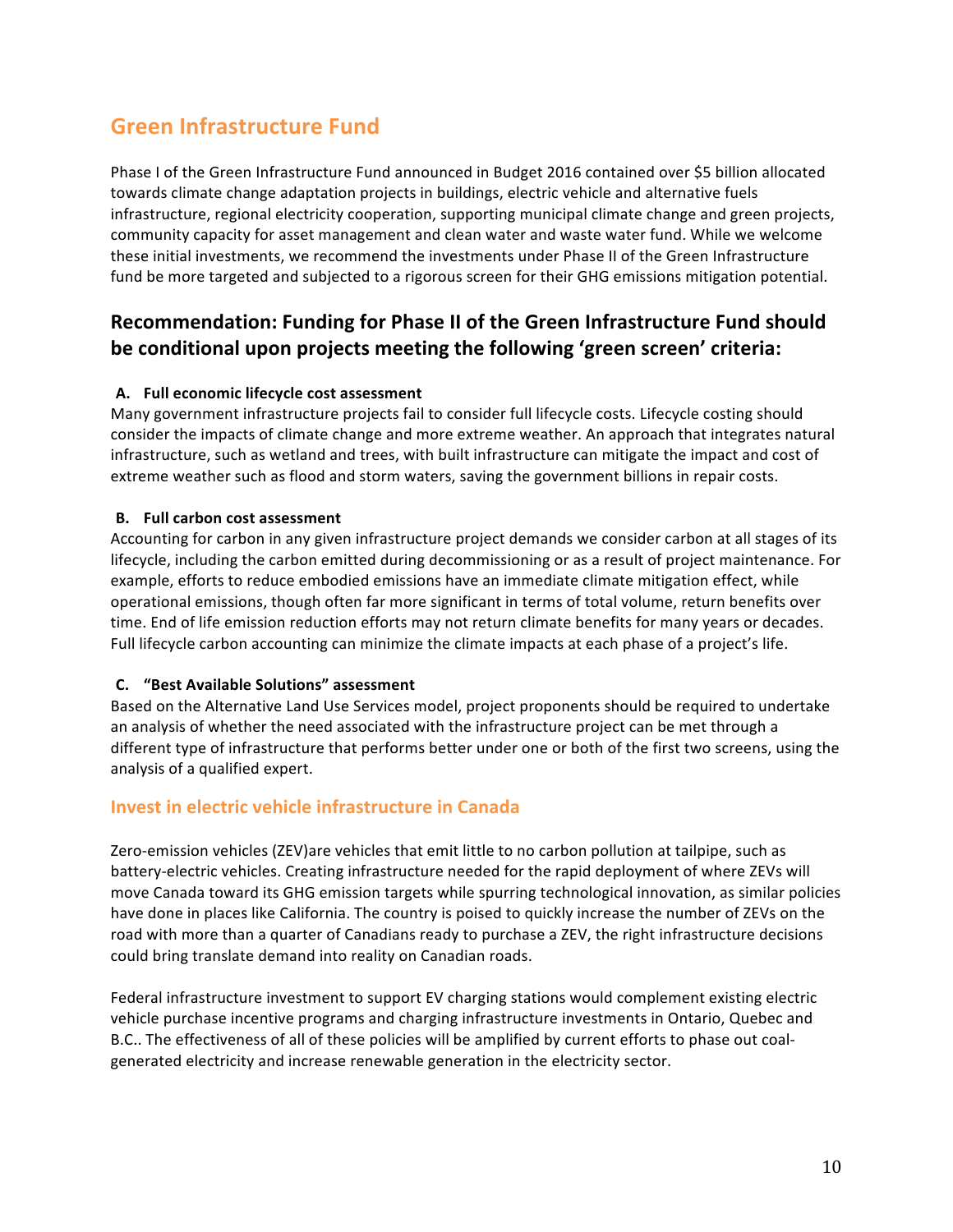Electric-vehicle charging stations should also be a priority along highways, at public transit hubs and in strategic locations, in order to make it easier for Canadians to adopt EV technology. The federal and provincial governments should reach a funding agreement to complete the deployment of fast charging stations on national highways.

Budget 2016 allocated \$62.5 million for zero-emission vehicles (ZEVs) and related infrastructure. Phase II of green infrastructure funding should solidify the Government of Canada's role in ensuring the rapid deployment of electric vehicle infrastructure in Canada. In addition, budget 2016 provided funding for alternative transportation fuels infrastructure, including natural gas. Given the increasing demand of electric vehicles in Canada and the readiness of the technology for on-road vehicles, alternative fuels infrastructure, such as natural gas and hydrogen, are not necessary, nor competitive with electricity with regards to GHG emissions.

# **Recommendations: Allocate a minimum of \$1 billion over ten years to:**

- Purchasing and installing direct current fast charging (DCFC) stations to complete a national EV highway;
- Enter into financing agreements (such as cost-share agreements) **with municipalities and public institutions (universities, airport** authorities etc.) across the country to install electric vehicle **charging stations;**
- Provide funding to municipal transit authorities to install EV **charging stations and dedicated EV parking at public transit stations.**

In addition, do not allocate funding for natural gas or hydrogen fuelling infrastructure for on-road vehicles.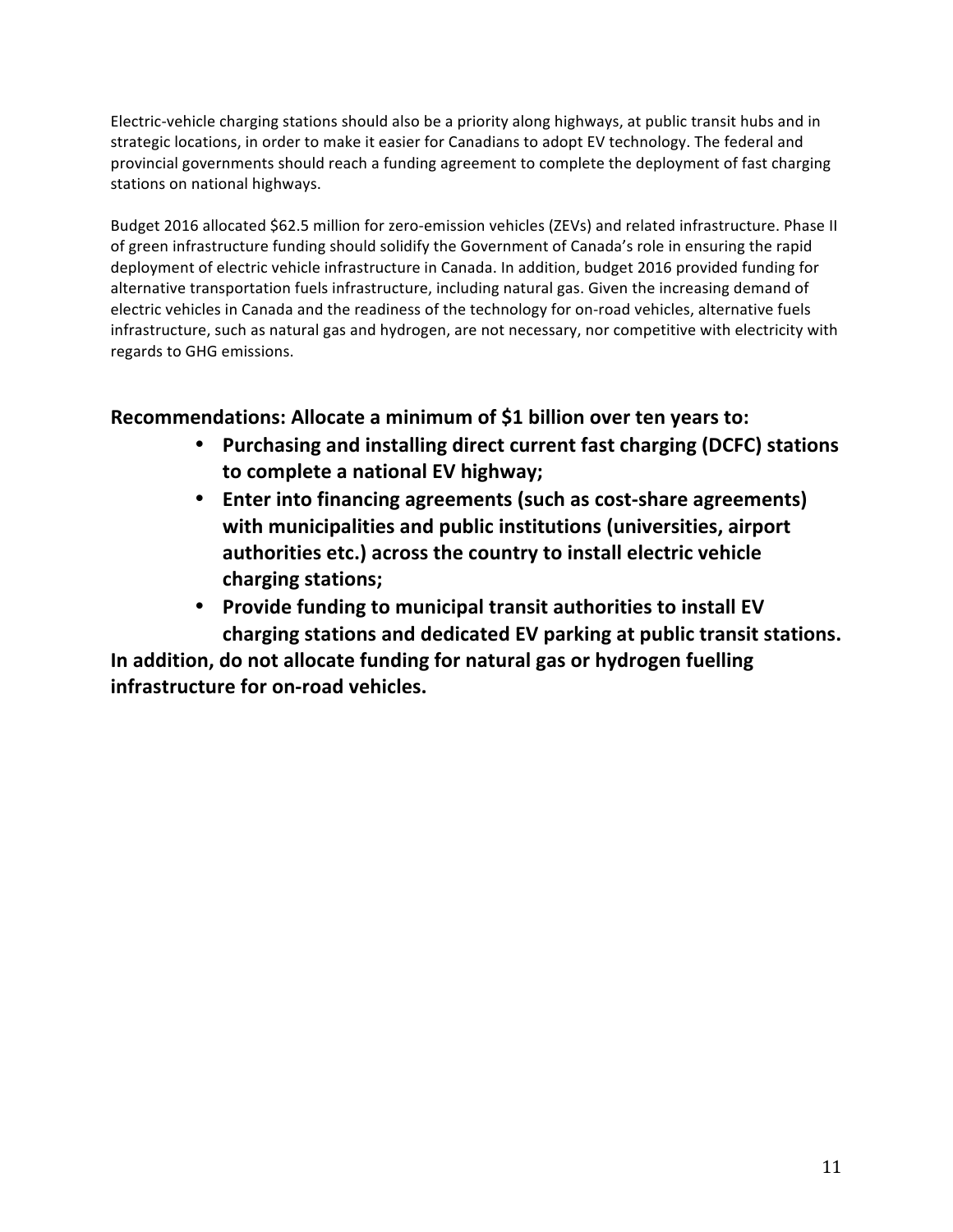### **Social Infrastructure Fund**

Budget 2016 allocated \$2.3 billion in new investments for social infrastructure projects. Aimed at building stronger communities and lifting more Canadians out of poverty, funding includes \$1.2 billion for social infrastructure investments in First Nations, Inuit and Northern communities, as well as \$1.5 billion for affordable housing and \$342 million for cultural and recreational infrastructure. The provinces and territories themselves will be given the opportunity to identify priority areas for affordable housing.

### **Supporting the not-for-profit sector: Funding for highly energy-efficient office buildings**

Phase II of social infrastructure spending should include innovative funding mechanisms aimed at improving collaborative, affordable and highly energy-efficient buildings for community organizations across Canada. Net zero buildings (a building which produced as much energy as it uses over the course of the year), LEED Platinum certified buildings and other highly energy efficient buildings can be built in Canada as a result of advances in construction technologies and the availability community renewable energy systems.

The not-for-profit sector has historically been an early adopter of new technologies and has the potential to lead the deployment of sustainable buildings across Canada through demonstration projects. Financial support could take the form of federal lands donations, low cost financing, loan guarantees, capital cost tax exemptions and grants to support the construction of innovative office buildings by and for the non-profit sector. Just as the Government of Canada enters into 50% costshare agreements with provinces for infrastructure investments, the Government of Canada could enter into cost-share agreements with the not-forprofit sector.

Non-profit organizations offer opportunities for education and innovation on sustainable building practices. Building sustainable social innovation hubs across the country will amplify the potential for collaboration within the sector and will support organizations already working at the forefront of green building innovation. Federal support for net-

#### **Équiterre La Maison du Développement Durable in Montreal**

Eight socially and environmentally minded organizations have united to create the Centre for Sustainable Development, which offers space for reflection, innovation, education and the meeting of minds on sustainable development. This demonstration green building, the first to receive LEED Platinum Certification in Quebec, aims to inspire everyone from property developers to the general public. The fivestory building aims to:

Maximize the potential of socially and environmentally minded organizations through the sharing of space and resources;

Serve as a place for reflection, education, innovation and the meeting of minds on sustainable development;

Offer citizens, businesses and governments new educational tools on sustainable development; Offering a research tool for Canadian researchers interested in green buildings.

zero building spaces would make a significant contribution to the financial stability of the not-for-profit sector in Canada, providing a new source of equity and resulting in significant energy savings that can be passed on to organizations.

See: lamdd.rog

Financing mechanisms to encourage not-for-profit organisations' building and owning highly efficient office space could be an important component of the Minister of Employment, Workforce Development and Labour Social Innovation and Social Finance strategy for the sector. This recommendation is in line with the federal government's social infrastructure goal of building stronger communities.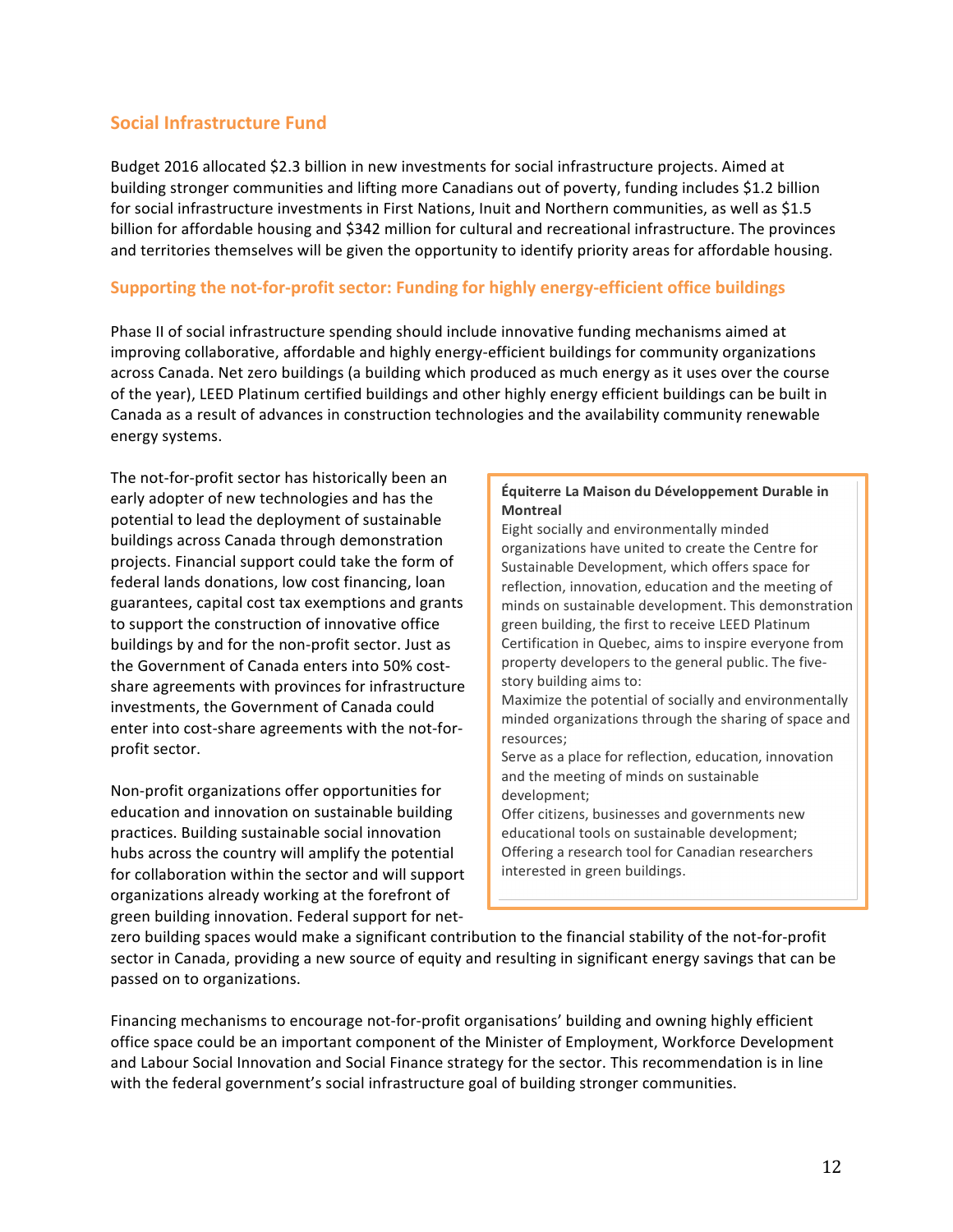**Recommendation:**

Allocate \$1 billion of Phase II social infrastructure funding to provide financing for not-for-profit organizations to build highly energy efficient office buildings as social innovation hubs in all Canadian major cities.

## **Energy efficient and sustainable social housing infrastructure**

Affordable housing can and should be sustainable. There are many examples of low-cost innovative residential buildings with low carbon building components and, most importantly, that maintain low energy use requirements over their lifespan. This is particularly relevant to Indigenous peoples, who are facing important infrastructure deficits that urgently need to be addressed. Sustainable social housing complement current Government of Canada commitment to ensure that all indigenous communities have sustainable energy supplies, safe drinking water as well as adequate waste infrastructure.

One in four Canadian households cannot afford their current housing, including more than 50% of lowincome seniors. Meanwhile, residential buildings offer major opportunities for GHG reduction. Direct and indirect household emissions accounted for 46% of Canada's total GHG emissions in 2004 in Statistics Canada's latest estimates, with residential fuel use ranking third highest per capita among G8 countries. The University of Calgary reports that Alberta's residential housing sector could reduce its GHG emissions by 4 million tonnes per year by improving its energy efficiency. This is equivalent to a 35% reduction in household emissions by 2050.

Energy-efficient buildings have additional community benefits, including happier tenants, improved indoor air quality and lower heating and cooling costs. Mixing cement and slag, using low-emitting paint and installing energy-efficient lights are all ways a residential building can be both cost-effective to build and energy-efficient to inhabit. Energy savings resulting in energy-efficient social housing can be passed on to tenants- a major benefit for low-income households. Organizations such as the Canada Green Building Council already offer programs along these lines.

## **Recommendations:**

- Develop strict energy-efficiency criteria for social infrastructure **housing, require all new social housing to be built in Canada starting in 2017 to use the most efficient heating and cooling systems (for low daily energy use) and constructed according to the latest energy-efficiency standards;**
- **Require energy-efficiency criteria for all social infrastructure investments in First Nations communities including housing on First** Nations, northern and Inuit housing, early learning and child care centres, social and recreational facilities and health care facilities;